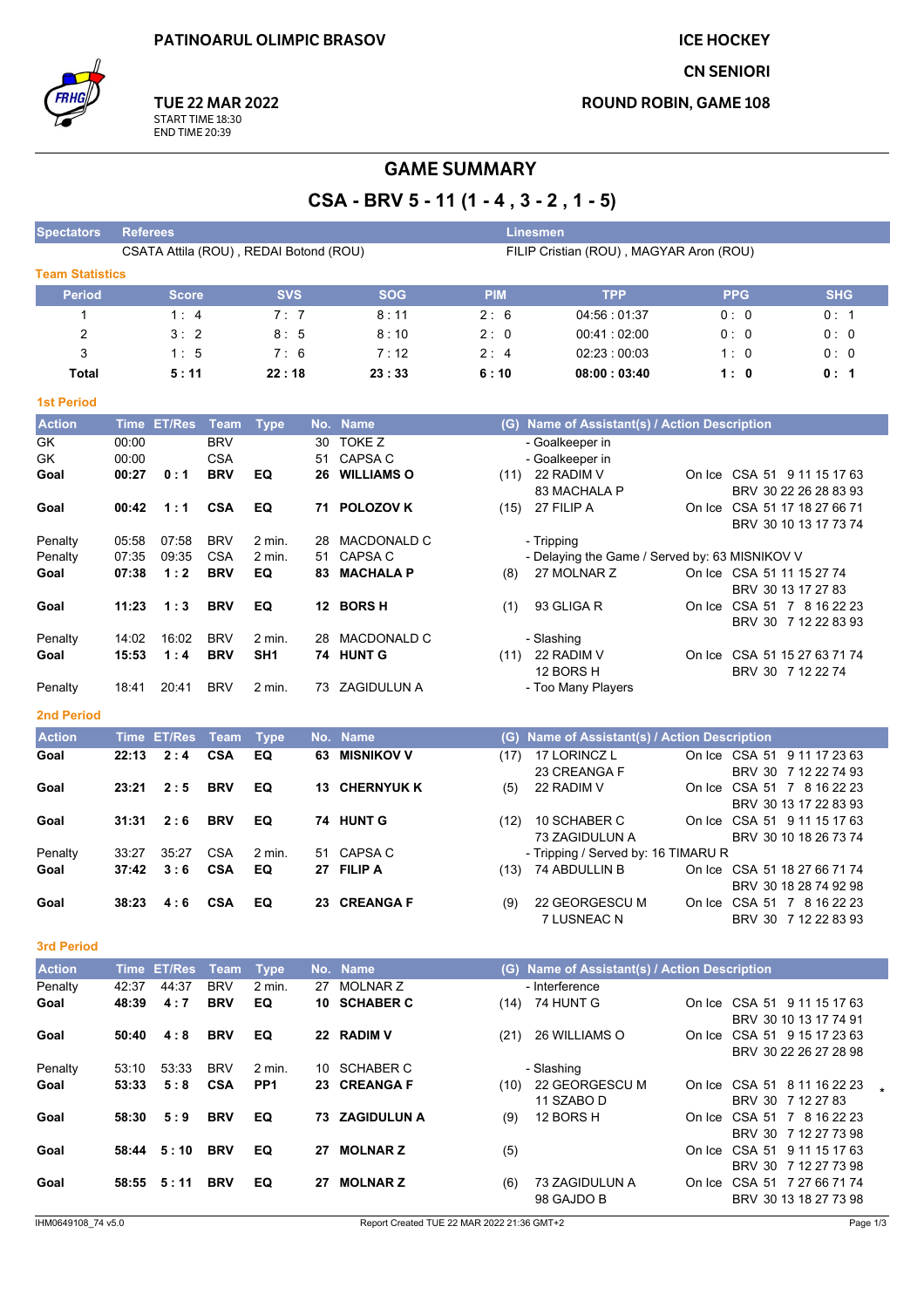## **PATINOARUL OLIMPIC BRASOV**

## **ICE HOCKEY**

### **CN SENIORI**

### **ROUND ROBIN, GAME 108**

# **TUE 22 MAR 2022** START TIME 18:30<br>END TIME 20:39

| <b>Action</b> |       | Time ET/Res Team Type |            |        | No. Name   | (G) Name of Assistant(s) / Action Description |  |  |  |  |
|---------------|-------|-----------------------|------------|--------|------------|-----------------------------------------------|--|--|--|--|
| Penalty       | 59:57 | 60:00 CSA             |            | 2 min. | 15 ORBAN S | - Holding an opponent                         |  |  |  |  |
| GK            | 60:00 |                       | CSA        |        |            | 51 CAPSA C - Goalkeeper out                   |  |  |  |  |
| GK            | 60:00 |                       | <b>BRV</b> |        |            | 30 TOKE Z - Goalkeeper out                    |  |  |  |  |

### **Goalkeeper Records**

#### Team: CSA - CSA Steaua Bucuresti

| No. Name         | <b>SOG</b> | <b>SVS</b> | <b>MIP</b> | No. Name       | SOG A | <b>SVS</b> | <b>MIP</b> |
|------------------|------------|------------|------------|----------------|-------|------------|------------|
| 51 CAPSA Catalin | 33         | 22         | 60:00      | 30 TOKE Zoltán | 23    | 18         | 60:00      |
| 50 PRODAN George |            |            |            | 33 POLK Patrik |       |            |            |

Team: BRV - CSM Corona Brasov

#### **Game Statistics**

| Team: CSA (Blue)                 |                                |                |              |                  |                |                |                |                |           |                      |       |
|----------------------------------|--------------------------------|----------------|--------------|------------------|----------------|----------------|----------------|----------------|-----------|----------------------|-------|
| Head Coach: ALEXE Nelu           |                                |                |              |                  |                |                |                |                |           | <b>Shots on Goal</b> |       |
| No. Pos.                         | <b>Name</b>                    | G              | A            | P                | <b>PIM</b>     |                | $\overline{2}$ | $\overline{3}$ | <b>OT</b> | <b>TS</b>            | $+/-$ |
| $\overline{7}$<br>$\overline{D}$ | <b>LUSNEAC Nicusor</b>         | 0              |              |                  | 0              | 0              |                | 0              |           |                      | $-3$  |
| 8 F                              | <b>MARTINOV Daniil</b>         | 0              | 0            | 0                | 0              |                | 0              |                |           | 2                    | $-2$  |
| 16 F                             | <b>TIMARU Robert</b>           | 0              | 0            | 0                | 0              | 0              | 0              | 0              |           | 0                    | $-2$  |
| 22 F                             | GEORGESCU Mihail +A            | 0              | 2            | $\boldsymbol{2}$ | 0              | 1              |                |                |           | 3                    | $-2$  |
| 23 D                             | <b>CREANGA Florin</b>          | $\overline{2}$ | $\mathbf{1}$ | 3                | 0              | $\mathbf 0$    | $\overline{2}$ | $\overline{1}$ |           | 3                    | $-2$  |
| 9 F                              | <b>IRIMIA Adrian</b>           | 0              | 0            | 0                | 0              | 0              | 0              | 2              |           | 2                    | $-4$  |
| 11 D                             | <b>SZABO David</b>             | 0              | 1            |                  | 0              |                | $\Omega$       | $\mathbf 0$    |           |                      | $-4$  |
| 15 D                             | <b>ORBAN Szilard</b>           | $\Omega$       | 0            | 0                | $\overline{2}$ | 0              | $\Omega$       | $\mathbf 0$    |           | 0                    | $-7$  |
| 17 F                             | LORINCZ Levente +A             | 0              | 1            |                  | $\mathbf 0$    | 0              | 0              | 0              |           | 0                    | $-3$  |
| 63 F                             | MISNIKOV Vladisla              |                | 0            | 1                | $\mathbf{0}$   | $\overline{2}$ | 2              | $\Omega$       |           | 4                    | $-5$  |
| 18 D                             | <b>GERASIMOV Andrei</b>        | 0              | 0            | 0                | 0              |                | 0              |                |           | 2                    | $+2$  |
| 27 F                             | FILIP Andrei +C                |                |              | $\overline{2}$   | 0              |                |                |                |           | 3                    | $-1$  |
| 66 D                             | <b>BOLDIZSAR Cristian</b>      |                | $\Omega$     | $\Omega$         | 0              | $\Omega$       | $\Omega$       | 0              |           | <sup>0</sup>         | $+1$  |
| 71 F                             | POLOZOV Kirill                 |                | 0            |                  | 0              |                | 0              | 0              |           |                      | 0     |
| 74 F                             | <b>ABDULLIN Bairas</b>         | $\Omega$       | $\mathbf{1}$ | 1                | $\Omega$       | $\Omega$       |                | $\Omega$       |           |                      | $-2$  |
| 2 F                              | <b>LUPASCU Calin</b>           | 0              | 0            | 0                | 0              | 0              | 0              | 0              |           | 0                    | 0     |
| 10 F                             | <b>GORBEA Tivadar</b>          |                | 0            | 0                | 0              | 0              | 0              | 0              |           | 0                    | 0     |
| 13 D                             | <b>TAMIRJAN Eduard</b>         | 0              | 0            | 0                | $\mathbf{0}$   | $\Omega$       | $\Omega$       | $\mathbf 0$    |           | $\Omega$             | 0     |
| 14 F                             | <b>ANDRAS - CSAKI Szabolcs</b> | $\Omega$       | 0            | 0                | 0              | 0              | $\Omega$       | 0              |           | 0                    | 0     |
| 77 D                             | <b>IUZEEV Mikhail</b>          | $\Omega$       | 0            | $\Omega$         | 0              | $\Omega$       | $\Omega$       | $\mathbf 0$    |           | 0                    | 0     |
| 50 GK                            | PRODAN George                  | 0              | 0            | 0                | 0              | 0              | $\Omega$       | 0              |           | $\Omega$             |       |
| GK<br>51                         | <b>CAPSA Catalin</b>           | 0              | 0            | 0                | 4              | 0              | $\Omega$       | 0              |           | 0                    |       |
| Total                            |                                | 5              | 8            | 13               | 6              | 8              | 8              | 7              |           | 23                   |       |

| Team : BRV (Yellow) |                             |   |                |                |                |                |                |                |           |                      |       |
|---------------------|-----------------------------|---|----------------|----------------|----------------|----------------|----------------|----------------|-----------|----------------------|-------|
|                     | Head Coach: MACQUEEN Dave   |   |                |                |                |                |                |                |           | <b>Shots on Goal</b> |       |
| No. Pos.            | <b>Name</b>                 | G | A              | P              | <b>PIM</b>     |                | $\overline{2}$ | $\overline{3}$ | <b>OT</b> | <b>TS</b>            | $+/-$ |
| 13 D                | <b>CHERNYUK Konstantin</b>  |   | 0              |                | 0              | $\Omega$       | 2              | 0              |           | 2                    | $+3$  |
| 17 F                | <b>BORIYSENKO Pavlo</b>     |   |                |                |                | 0              |                | 0              |           |                      | $+2$  |
| 22 F                | RADIM Valchar +A            |   | 3              | 4              | 0              | 0              |                | $\overline{2}$ |           |                      | $+3$  |
| 83 F                | <b>MACHALA Patrik</b>       |   |                | 2              | 0              | 2              |                |                |           |                      | $+3$  |
| 93 F                | GLIGA Roberto +C            | 0 |                |                | 0              | 0              | 2              |                |           | 3                    | $+1$  |
| 10 F                | <b>SCHABER Chase</b>        |   |                | 2              | 2              | 2              | 0              | $\overline{2}$ |           | 4                    | $+1$  |
| 26 D                | <b>WILLIAMS Owen</b>        |   |                | $\overline{2}$ | $\Omega$       | 2              | 0              | $\Omega$       |           | 2                    | $+3$  |
| 28 D                | MACDONALD Cole              |   | 0              | $\Omega$       | 4              | 0              |                |                |           |                      | $+1$  |
| 73 F                | <b>ZAGIDULUN Albert</b>     |   | $\overline{2}$ | 3              | $\overline{2}$ | 0              | 3              |                |           |                      | $+3$  |
| 74 F                | HUNT Garet +A               | 2 |                | 3              | 0              | 1              |                |                |           | 3                    | 0     |
| 7 D                 | <b>RASULOV Timur</b>        | 0 | 0              | 0              | 0              | $\Omega$       | 0              | 0              |           |                      | $+2$  |
| 12 D                | <b>BORS Huba</b>            |   | 2              | 3              | 0              |                | 0              | 0              |           |                      | $+2$  |
| 27 F                | <b>MOLNAR Zsombor</b>       |   |                | 3              | 2              |                |                | 2              |           |                      | $+5$  |
| 91 F                | <b>KOVACS Matyas</b>        | 0 | 0              |                | $\mathbf 0$    | 0              | 0              |                |           |                      | $+1$  |
| 98 D                | <b>GAJDO Balzs</b>          | 0 |                |                | $\mathbf 0$    | $\overline{2}$ | 0              | $\mathbf 0$    |           | 2                    | $+3$  |
| 11 F                | <b>VASILE Nicolae Rares</b> | 0 | 0              | 0              | 0              | 0              | 0              | 0              |           | 0                    | 0     |
| 18 D                | <b>GAJDO Tamas</b>          | 0 | $\Omega$       | $\Omega$       | 0              | $\mathbf 0$    | 0              | $\mathbf 0$    |           |                      | $+1$  |